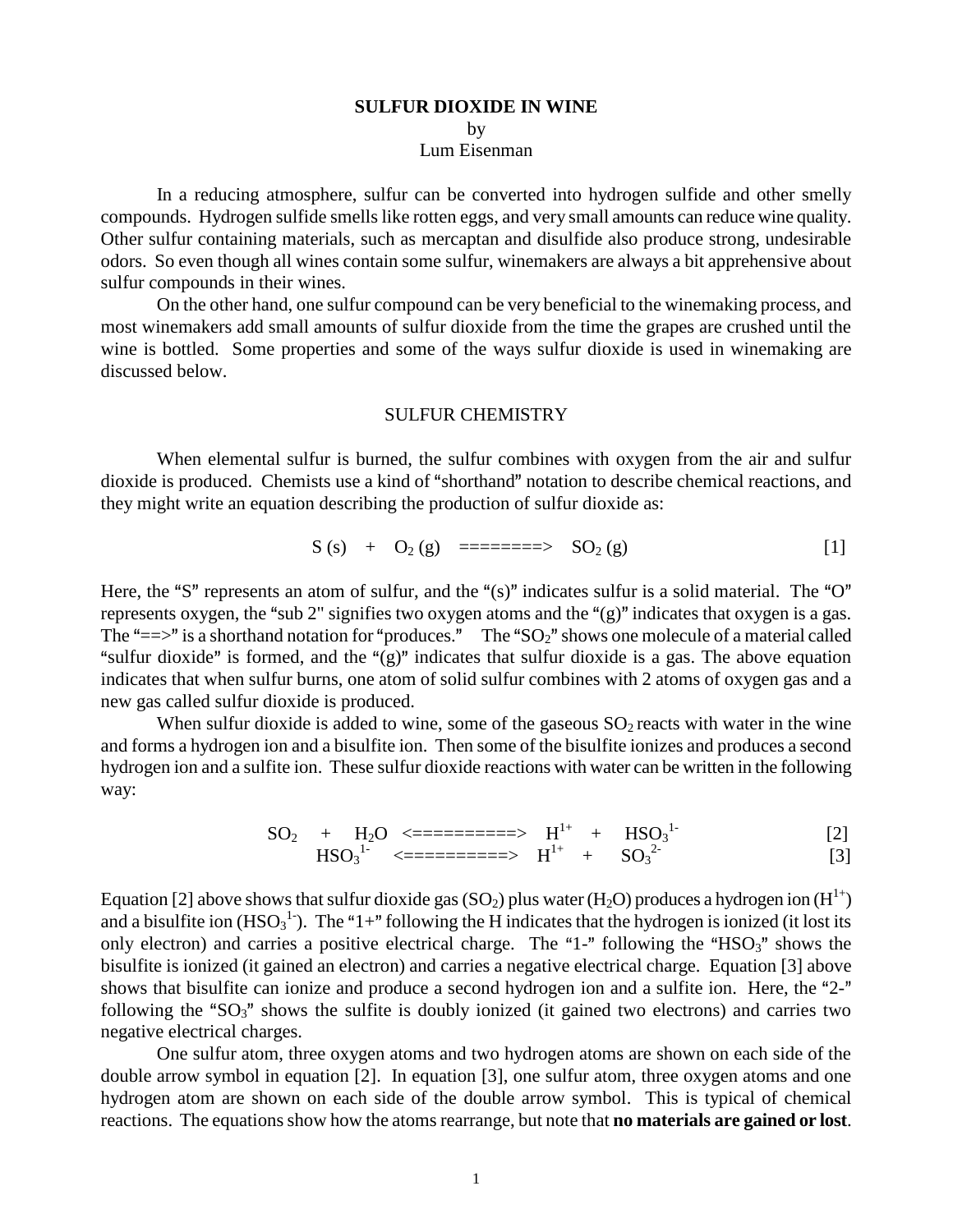The arrowheads point in both directions in these equations, and chemists use double-headed arrow symbols when reactions can occur in either direction. Reading from left to right, equation [2] says…."Sulfur dioxide plus water produces a hydrogen ion plus a bisulfite ion." However, the equation can also be read from right to left. Then equation [2] says…."Bisulfite plus an ionized hydrogen atom produces water and sulfur dioxide.

The two equations above are often written as a single equation.

$$
SO_2 + H_2O \le
$$
= $=$ = $=$   $H^{1+} + HSO_3^{1-} \le$ = $=$ = $=$   $2H^{1+} + SO_3^{2-}$  [4]

Equation [4] indicates that sulfur dioxide in water exists in three forms. (1) Some of the sulfur dioxide is not changed and exists simply as gas  $(SO<sub>2</sub>)$  dissolved in water and this form is called **molecular** sulfur dioxide. (2) Some of the sulfur dioxide exists in the singly ionized **bisulfite** form  $(HSO_3^{\{1\}})$  and (3) some of the sulfur dioxide exists in the doubly ionized **sulfite** form  $(SO_3^2)$ . The two double arrows in equation [4] also show how chemical equilibrium is maintained. For example, if a few  ${SO_3}^{2-}$  ions were to disappear for some reason, equation [4] shows that a spontaneous reaction would take place from left to right. A few  $HSO_3^1$  ions would be converted into  $SO_3^2$  ions, and a few  $SO_2$  molecules would be converted into  $HSO_3^{-1}$  ions. The ratio of  $SO_2$ ,  $HSO_3^{-1}$  and  $SO_3^{-2}$  would then be restored and chemical equilibrium would be maintained.

Since the arrows point in both directions, this equation also shows the reaction can also take place from right to left. In this case, if some dissolved  $SO_2$  disappeared for what ever reason, some of the HSO<sub>3</sub><sup>1</sup> ions would spontaneously convert into SO<sub>2</sub> and some SO<sub>3</sub><sup>2</sup> ions would convert into HSO<sub>3</sub><sup>1</sup> ions. The ratio of the  $SO_2$ , HSO<sub>3</sub><sup>1</sup> and  $SO_3^2$  would again be restored and equilibrium would be maintained.

## BOUND SULFUR DIOXIDE

When sulfur dioxide is added to wine, part of the added sulfur dioxide combines with other wine materials, and part of the sulfur dioxide added to wine remains in the free form. The combined sulfur dioxide is chemically **bound** to these materials and no longer exists as free sulfur dioxide. The remainder of the added sulfur dioxide remains in a free state, and the **free** sulfur dioxide is the part that can ionize in water and behave as the equations above predict.

Wine materials that bind with sulfur dioxide fall into two general classes. Some materials such as acetaldehyde develop strong bonds with  $SO<sub>2</sub>$  and the bound sulfur dioxide becomes more or less permanently attached under normal wine conditions. Other wine materials, such as pigments, sugar, etc., bond rather weakly with SO<sub>2</sub>. These bonds can be broken more easily and then some of the weakly bound sulfur dioxide can convert back into free sulfur dioxide.

 When sulfur dioxide is added to young wines that contain small amounts of sulfur dioxide, about half the added sulfur dioxide quickly becomes bound and is no longer available as free sulfur dioxide. But, when sulfur dioxide is added to mature wines that contain relatively large amounts of sulfur dioxide, very little of the added sulfur dioxide becomes bound. For example, if 40 mg/l of sulfur dioxide is added to a new wine (containing little sulfur dioxide), about 20 milligrams of the added sulfur dioxide will become bound sulfur dioxide and about 20 milligrams of the added sulfur dioxide will remain in the free state. On the other hand, if 40 mg/l of sulfur dioxide is added to a mature win (containing considerable sulfur dioxide), then 30 to 35 mg/l of the added sulfur dioxide will remain in the free state. This spontaneous conversion of free  $SO_2$  into bound  $SO_2$  often confuses novice winemakers.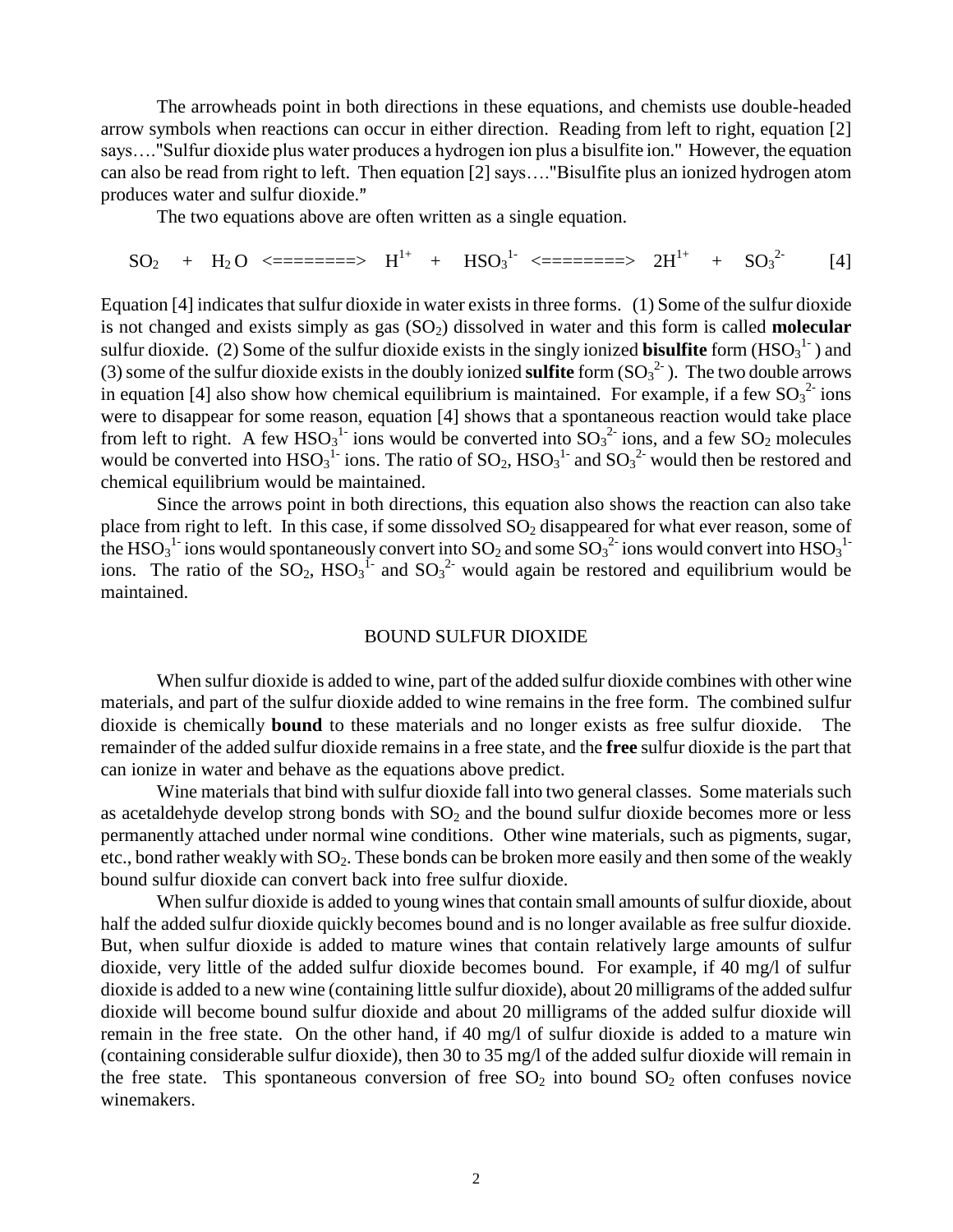#### FREE SULFUR DIOXIDE

The relationship between molecular sulfur dioxide, bisulfite, and sulfite, and free, bound and total sulfur dioxide is shown below in Figure 1. Some of the sulfur dioxide is always bound to acetaldehyde, pigments, sugars, and other materials in the wine. The bound sulfur dioxide is more or less inactive so it is of little interest to the winemaker. The remaining sulfur dioxide in a wine is in the free state, and the free sulfur dioxide content of a wine is always of interest to the winemaker because free sulfur dioxide is the active form of sulfur dioxide.



Please note that the free  $SO_2$  is divided into molecular sulfur dioxide, bisulfite  $(HSO_3^1)$  and sulfite  $(SO_3^2)$ . The way free sulfur dioxide is divided between the three forms depends on wine pH. The distribution does not depend on the amount of free sulfur dioxide in the wine. For normal wine pH values (3.0 to 4.0), roughly 1/2 to 6 percent of the free sulfur dioxide exists in the molecular form, 94 to 99 percent of the free sulfur dioxide exists in the bisulfite form and only 0.01 to 0.12 percent exists in the sulfite form.

Table 1 shows how free sulfur dioxide is distributed as a function of wine pH. For example, if a wine has a pH of 3.1 and contains 12 mg/l of free sulfur dioxide, the wine would contain 0.59 mg/l of molecular  $SO_2(0.049 \text{ X } 12)$ , 11.4 mg/l of bisulfite (0.951 X 12) and 0.0018 mg/l of sulfite (0.00015 X 12). Please note that the amount of molecular  $SO_2$  strongly depends upon the pH of the wine and at high pH values, little of the free little  $SO<sub>2</sub>$ exists in the molecular form.

The free sulfur dioxide content of wine does not remain constant. Molecular  $SO_2$  is a gas, some  $SO_2$  gas escapes into the atmosphere each time a wine storage container is opened. Some bisulfate becomes bound with other wine materials slowly. Small amounts of sulfite are oxidized into sulfate (see below). So in general, the free sulfur dioxide content of wine slowly decreases. But, it can disappear from wine more rapidly in hot weather or when wine is handled (racked, filtered, bottled, etc.). Consequently, most commercial wineries measure the free

| Wine<br>рH | $%$ as<br>Molecular Bisulfite | $%$ as | $%$ as<br>Sulfite |
|------------|-------------------------------|--------|-------------------|
| 3.0        | 6.1                           | 93.9   | 0.012             |
| 3.1        | 4.9                           | 95.1   | 0.015             |
| 3.2        | 3.9                           | 96.1   | 0.019             |
| 3.3        | 3.1                           | 96.8   | 0.024             |
| 3.4        | 2.5                           | 97.5   | 0.030             |
| 3.5        | 2.0                           | 98.0   | 0.038             |
| 3.6        | 1.6                           | 98.4   | 0.048             |
| 3.7        | 1.3                           | 98.7   | 0.061             |
| 3.8        | 1.0                           | 98.9   | 0.077             |
| 3.9        | 0.8                           | 99.1   | 0.097             |
| 4.0        | 0.6                           | 99.2   | 0.122             |

**Table 1. Wine pH determines how the free sulfur dioxide is distributed.**

SO<sup>2</sup> content of their wines every few weeks and additional sulfur dioxide is added as needed to maintain the molecular  $SO_2$  level at about 0.8 milligrams per liter.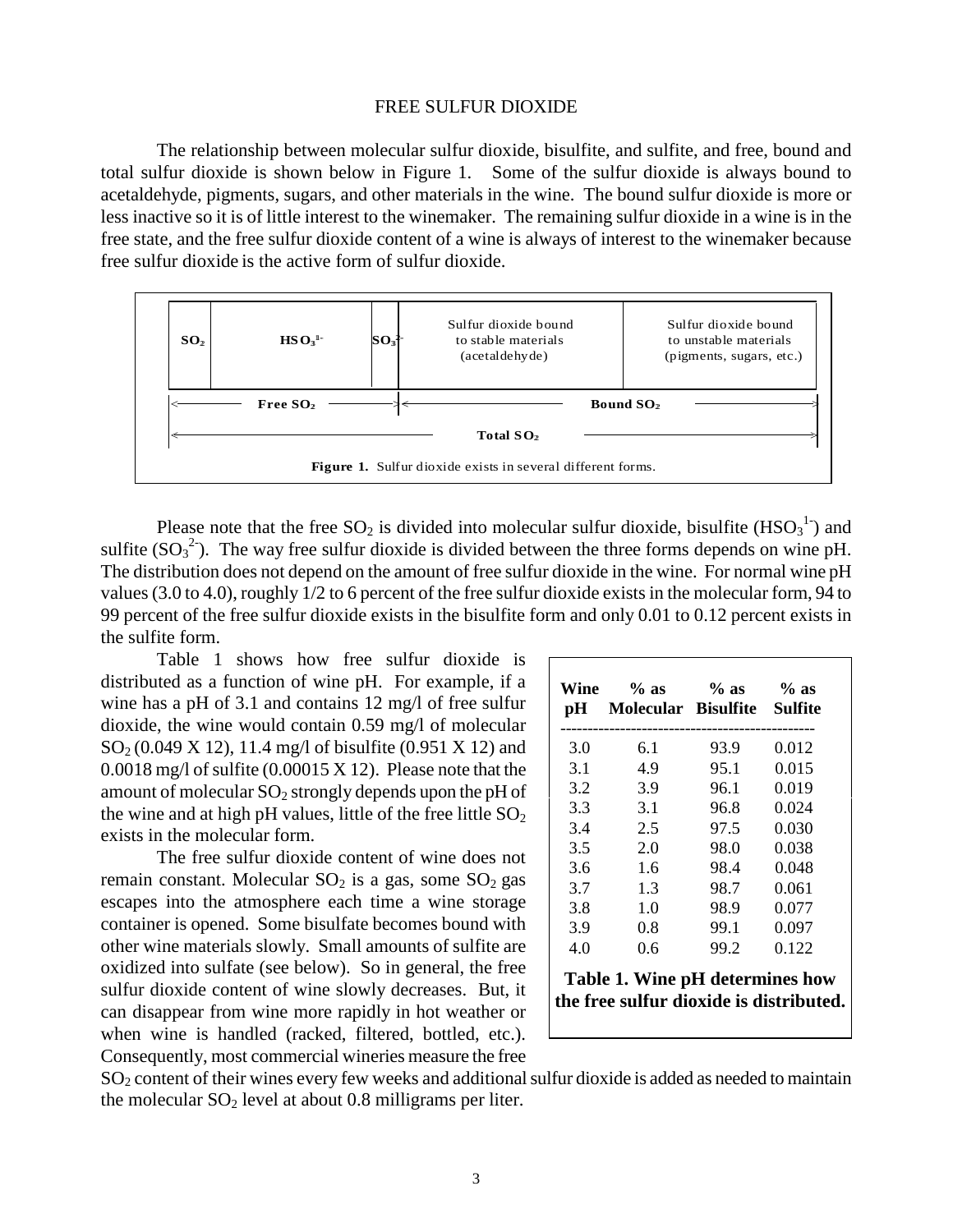## TOTAL SULFUR DIOXIDE

Winemakers use the term **total** sulfur dioxide when referring to the sum of both the free and bound sulfur dioxide in wine. Both total and free sulfur dioxide content can be easily measured, and the bound sulfur dioxide can be calculated from the measured values. Sulfur dioxide in the free form can react with oxygen and other materials in wine. But, sulfur dioxide in the bound state is no longer available to react with oxygen or other wine materials, so some winemakers feel bound and total sulfur dioxide is not very important. Even so, large amounts of total sulfur dioxide in a wine may indicate excessive microbial activity, excessive wine oxidation, poor storage conditions, etc. Federal regulations limit the total sulfur dioxide content of commercial wines, so wineries measure and track the total sulfur dioxide as well as the free  $SO_2$  in their wines. Most home winemakers seldom bother measuring total sulfur dioxide unless a problem is encountered.

#### Molecular  $SO<sub>2</sub>$

Several scientific studies have shown the antiseptic properties of sulfur dioxide in wine depend on the form of the sulfur dioxide. Moreau and Vinet studied the antiseptic properties of sulfur dioxide and concluded that molecular sulfur dioxide was the effective form. Fornachon studied the characteristics of both fixed and free sulfur dioxide in Australian wines, and he showed several types of wine bacteria, including *Lactobacillus*, could be controlled by very small quantities of molecular sulfur dioxide. Other studies have also show that 0.5 to 1.2 milligrams of molecular sulfur dioxide per liter of wine can provide good microbial stability.

Today, most winemakers feel that 0.5 to 0.8 milligrams of molecular sulfur dioxide per liter of wine provides adequate protection for dry table wines. Consequently, most commercial wineries maintain at least 0.8 milligrams per liter of molecular sulfur dioxide in their white and blush table wines but only maintain 0.5 milligrams per liter of molecular sulfur dioxide in their high pH red table wines.

Most winemakers add an initial dose of 30 to 50 milligrams of sulfur dioxide per liter when grapes are crushed to help control native yeast. Contrary to much home winemaking literature, sulfur dioxide added at crush does not kill native yeast, but it does greatly diminish their activity for several

hours. Commercial wine yeast has considerable tolerance to sulfur dioxide and remains active in the presence of normal amounts of sulfur dioxide. When commercial yeast is added to juice containing reasonable amounts of SO<sub>2</sub>, a large population of the added yeast quickly develops while the native yeast is inactive. The commercial yeast then dominates the fermentation, and this is why all wine yeast manufacturers recommend adding yeast **immediately** after sulfur dioxide additions are made to juice or crushed grapes.

Since molecular sulfur dioxide is the effective antiseptic form, winemakers are always interested in how much molecular sulfur dioxide exists in their wines. The molecular form of sulfur dioxide is difficult to measure. However, free sulfur dioxide and wine pH can be measured easily. Then, the molecular sulfur dioxide can be obtained from the free sulfur dioxide and wine pH values.

| Wine<br>pН                                                                                                | Free $\mathbf{SO}_2$ needed<br>for $0.5 \text{ mg/l}$<br>molecular $\mathrm{SO}_2$ | Free $SO_2$ needed<br>for $0.8 \text{ mg/l}$<br>molecular $SO2$ |  |  |
|-----------------------------------------------------------------------------------------------------------|------------------------------------------------------------------------------------|-----------------------------------------------------------------|--|--|
| 3.0                                                                                                       | $8 \text{ (mg/l)}$                                                                 | $13 \ (mg/l)$                                                   |  |  |
| 3.1                                                                                                       | 10                                                                                 | 16                                                              |  |  |
| 3.2                                                                                                       | 13                                                                                 | 21                                                              |  |  |
| 3.3                                                                                                       | 16                                                                                 | 26                                                              |  |  |
| 3.4                                                                                                       | 20                                                                                 | 32                                                              |  |  |
| 3.5                                                                                                       | 25                                                                                 | 40                                                              |  |  |
| 3.6                                                                                                       | 31                                                                                 | 50                                                              |  |  |
| 3.7                                                                                                       | 39                                                                                 | 63                                                              |  |  |
| 3.8                                                                                                       | 49                                                                                 | 79                                                              |  |  |
| 3.9                                                                                                       | 62                                                                                 | 99                                                              |  |  |
| 4.0                                                                                                       | 78                                                                                 | 125                                                             |  |  |
| Table 2. Wine pH determines the quantity of free<br>SO <sub>2</sub> needed to produce 0.5 and 0.8 mg/l of |                                                                                    |                                                                 |  |  |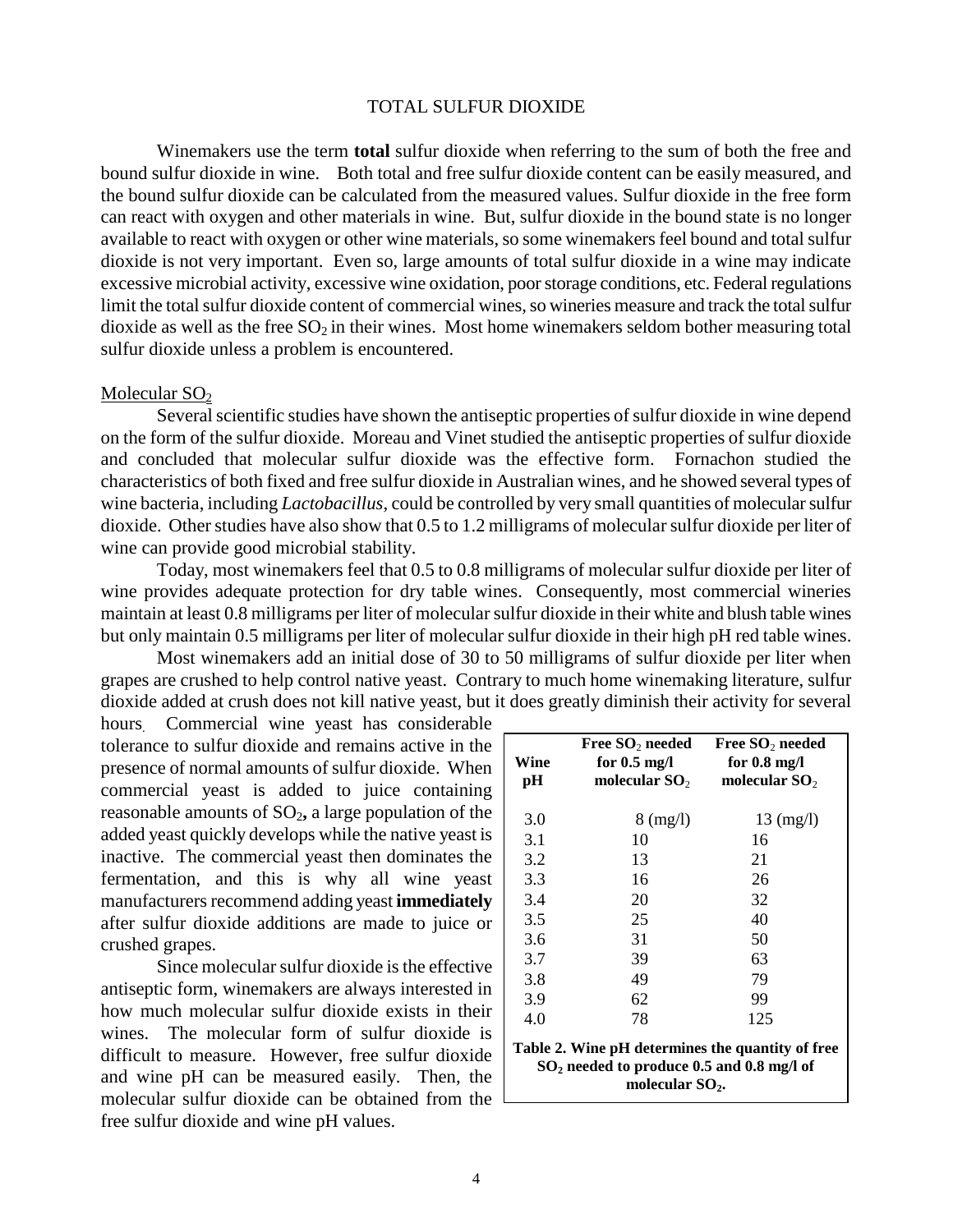The amount of free sulfur dioxide needed to produce 0.5 and 0.8 milligrams of molecular  $SO_2$ per liter for different values of wine pH is shown in Table 2. The table shows that acceptably small quantities of free sulfur dioxide can produce enough molecular sulfur dioxide to provide good microbial stability when wine pH is less than about 3.8. For example, the table shows that when wine has a pH of 3.4, then 32 mg/l of free sulfur dioxide produces 0.8 mg/l of molecular  $SO_2$ . Note that very large values of free  $SO_2$  are required to produce 0.8 mg/l of molecular  $SO_2$  when wine pH exceeds 3.8 or 3.9

The unpleasant "burnt match" odor sometimes detected in wine depends primarily on the amount of molecular sulfur dioxide present, rather than on the amount of free sulfur dioxide. Wine with a pH of 3.1 and containing 30 mg/l of free sulfur dioxide might have a noticeable sulfur smell due to the large amount of **molecular** sulfur dioxide. However, a wine with a pH of 4.0 and containing 120 mg/l of free sulfur dioxide might have little or no perceptible odor. (Even so, not many winemakers would bottle wines containing 120 mg/l of free sulfur dioxide).

## Bisulfite

Most of the free sulfur dioxide in wine is in the bisulfite form. Bisulfite contributes little to the antiseptic or the antioxidant properties of sulfur dioxide, but bisulfite is of interest to winemakers. Alcohol is produced from sugar by a multi-step process. Several enzymes are involved, and the enzymes are produced by yeast. Acetaldehyde is produced in the next to last step of the fermentation process. Acetaldehyde is a volatile liquid and has a peculiar nut-like odor. Sherry wines contain relatively large amounts of acetaldehyde, and it is the acetaldehyde that gives sherry wines their distinctive nut-like odor.

Acetaldehyde is also produced when alcohol in wine oxidizes (acetaldehyde can be thought of as oxidized alcohol). Although desirable in sherry, this acetaldehyde odor is considered a fault in table wines. Excessive oxidation, with the accompanying sherry smell, is the most common fault found in homemade table wines. Bisulfite combines readily with acetaldehyde, and unless the wine is badly oxidized, much of the nut-like odor is eliminated. This is why small quantities of sulfur dioxide added to old, oxidized wines often makes the wine smell and taste fresher.

Bisulfite also bonds with phenols, pigments, sugars and other wine materials. However, the attachment between bisulfite and these other wine materials is relatively weak. These bonds can be easily broken, and then some of the bound bisulfite can then return to the free bisulfite form. Part of the weakly bound sulfur dioxide makes up a reservoir or pool, and this reservoir can supply some free sulfur dioxide back into the wine.

Normal levels of bisulfite only have a slight narcotic affect on yeast. However, some of the lactic bacteria are sensitive to bisulfite and more than about 50 mg/l of free sulfur dioxide can impede malolactic fermentation. Bisulfite has no smell, but excessive amounts of bisulfite may produce a "soapy" or "metallic" taste in wine.

## Sulfite

At normal pH values, only a tiny fraction of the free sulfur dioxide is in the sulfite form. But, sulfite is important because it can deactivate enzymes and remove free oxygen from wine. Grape juice is in contact with the surrounding air during crush operations. The juice reacts with oxygen in the air and becomes oxidized. Oxidation causes the juice to turn brown, and browning is greatly accelerated by the presence of naturally occurring enzymes in the grapes. *Polyphenoloxidase* is the name of this enzyme, and it is the same enzyme that causes freshly cut apples to turn an unpleasant brown color. *Polyphenoloxidase* is sensitive to free sulfur dioxide in the sulfite form, so sulfite provides a tool for reducing enzymatic browning in both white and blush wines.